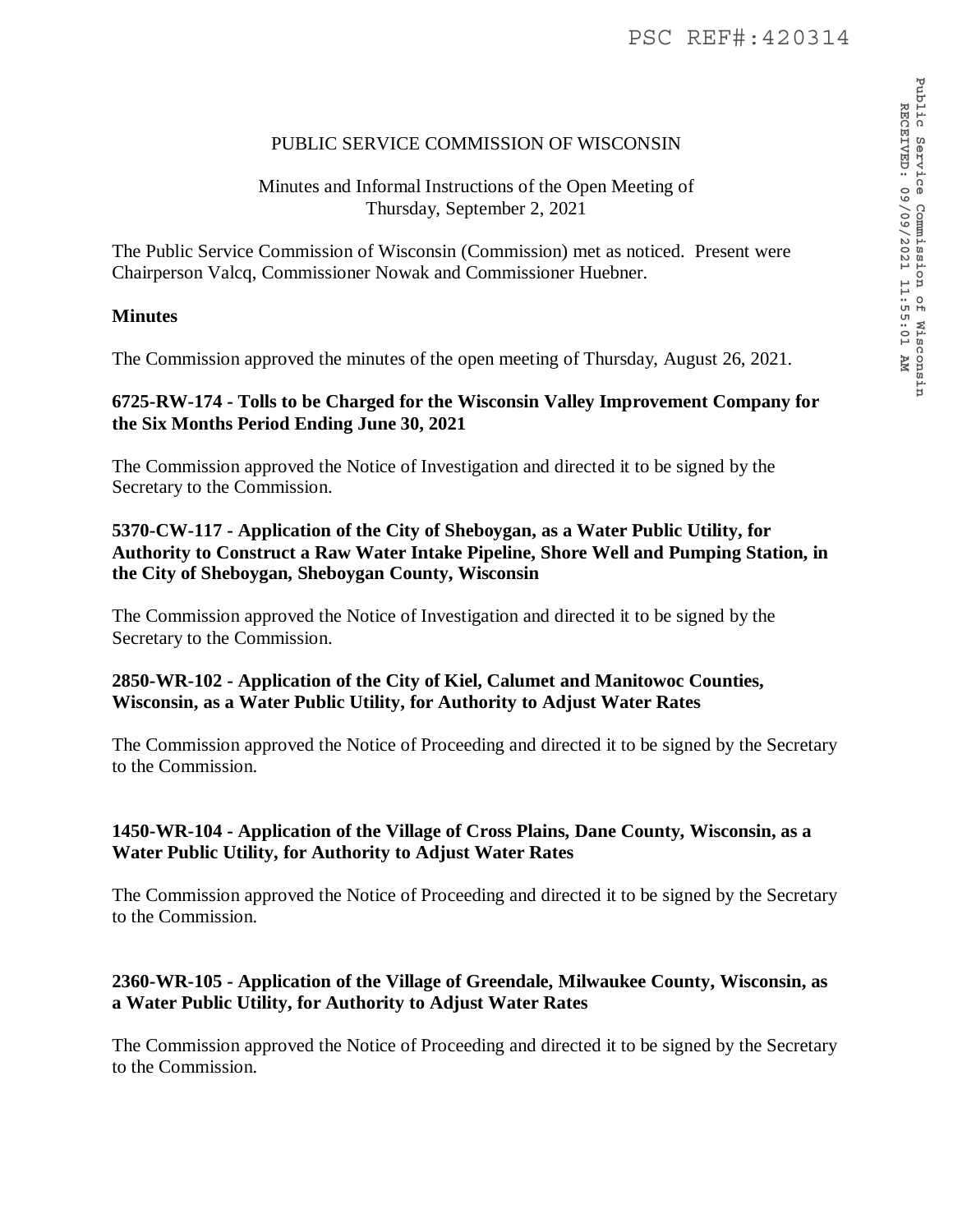#### **6450-WR-103 - Application of the City of Weyauwega, Waupaca County, Wisconsin, as a Water Public Utility, for Authority to Adjust Water Rates**

The Commission approved the Notice of Proceeding and directed it to be signed by the Secretary to the Commission.

### **137-CE-195 - Application of American Transmission Company LLC, as an Electric Public Utility, for a Certificate of Public Convenience and Necessity to Construct a New 138 kV Transmission Line from the Howards Grove Substation to the Erdman Substation located in Sheboygan County, Wisconsin**

The Commission approved the Notice of Proceeding and directed it to be signed by the Secretary to the Commission.

# **5440-PFP-100 - Application of the Village of Shorewood, Milwaukee County, Wisconsin, as a Water Public Utility, for Authority to Change its Method of Cost Recovery for Providing Public Fire Protection Service**

The Commission approved the Notice of Proceeding and directed it to be signed by the Secretary to the Commission.

# **1480-WR-107 - Application of the City of Cudahy, Milwaukee County, Wisconsin, as a Water Public Utility, for Authority to Adjust Water Rates**

The Commission approved the Notice of Proceeding and directed it to be signed by the Secretary to the Commission.

#### **5370-WR-110 - Application of the City of Sheboygan, Sheboygan County, Wisconsin, as a Water Public Utility, for Authority to Adjust Water Rates**

The Commission approved the Notice of Proceeding and directed it to be signed by the Secretary to the Commission.

#### **630-WR-104 - Application of the Village of Bonduel, Shawano County, Wisconsin, as a Water Public Utility, for Authority to Adjust Water Rates**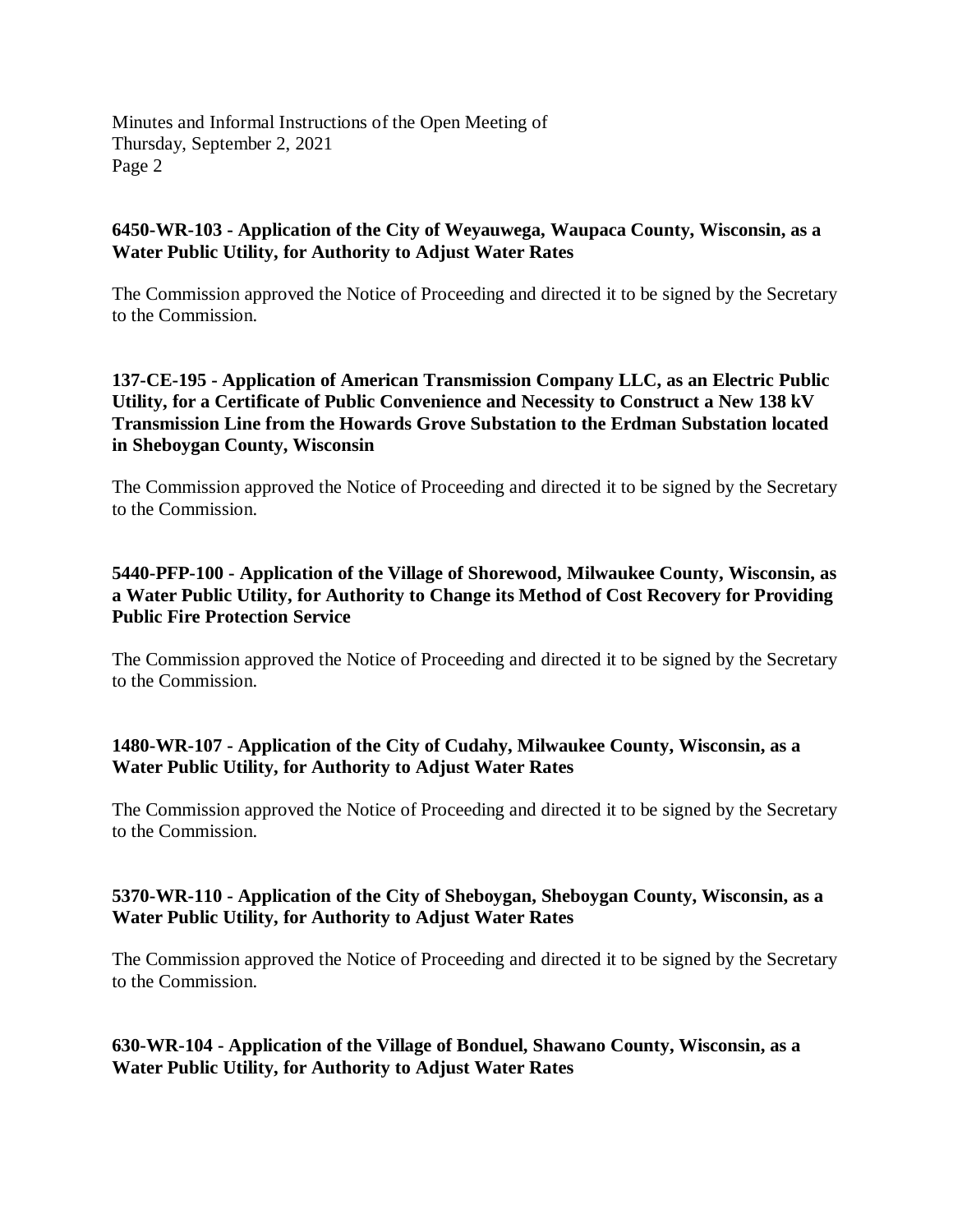The Commission approved the Notice of Proceeding and directed it to be signed by the Secretary to the Commission.

# **5-EI-158 - Roadmap to Zero Carbon Investigation**

The Commission reviewed the status of the Commission's investigation into a roadmap to Zero carbon and made the following determinations on the following issues based upon the information gathered to date in this investigation:

1. With regard to utility resource planning, the Commission directed Commission staff to collect more information on utility resource planning and decisions as part of the next Strategic Energy Assessment (SEA), and directed Commission staff to explore incorporating independent, statewide resource planning analysis in the next SEA.

Commissioner Nowak dissented.

- 2. Regarding performance-based regulations, the Commission decided to conduct a workshop on the subject.
- 3. The Commission decided to take no action in this docket to address utility pilot programming.
- 4. With regard to energy efficiency, the Commission directed Commission staff to consider the following issues as part of the Quadrennial Planning process in docket 5-FE-104:
	- a. Aligning Focus performance goals and program offerings with decarbonization goals;
	- b. Electrification programs and offerings;
	- c. Programs and offerings for low-income customers;
	- d. Collaboration between Focus and utility demand response programs; and
	- e. Utility voluntary programs.
- 5. Regarding customer affordability, the Commission directed Commission staff to conduct further analysis on the issue.

In addition, the Commission decided to include this topic in the workshop relating to performance-based regulations. Commissioner Nowak dissented.

The Commission directed the Division of Energy Regulation and Analysis to draft and order consistent with its discussion.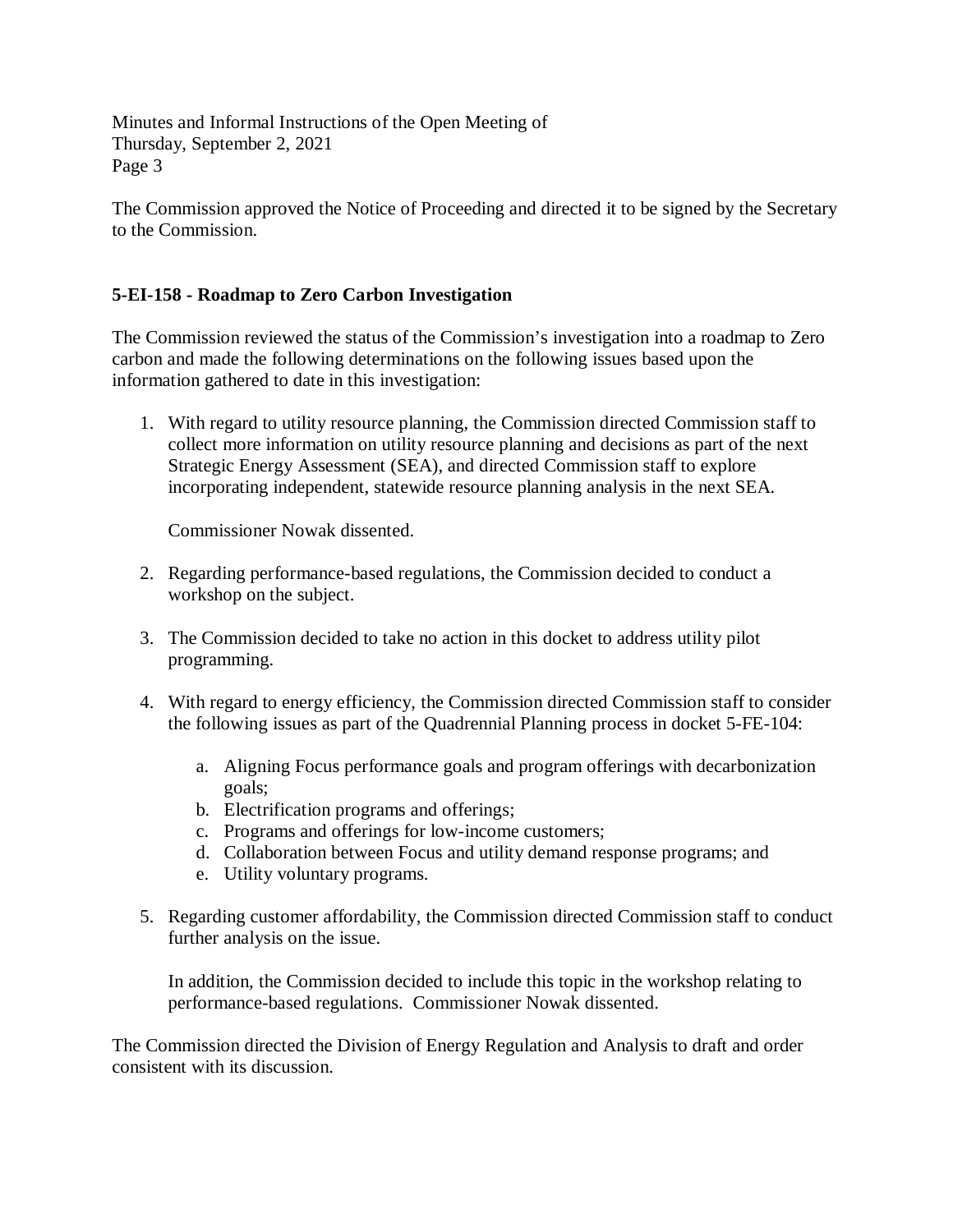## **1-IC-531 - Application for Intervenor Compensation filed by Citizens Utility Board of Wisconsin to Participate in Docket 3270-UR-124**

This matter was laid over.

# **4220-TE-104 - Application of Northern States Power Company-Wisconsin, as an Electric Public Utility, for Approval of Electric Vehicle Home Service Programs**

The Commission approved the application of Northern-States Power Company-Wisconsin to modify the tariff language associated with the Commercial Electric Vehicle Service Program.

The Commission directed the Division of Energy Regulation and Analysis to draft and order consistent with its discussion.

**5820-TE-101 - Application of Superior Water, Light And Power Company for Approval of an Arrears Management Program**

**5820-TG-101 - Application of Superior Water, Light And Power Company for Approval of an Arrears Management Program**

# **5820-TW-101 - Application of Superior Water, Light And Power Company for Approval of an Arrears Management Program**

The Commission modified and approved the application of Superior Water, Light and Power Company (SWL&P) for approval of an Arrears Management Program (AMP), and made the following additional determinations:

1. SWL&P shall modify its program design to allow for budget billing on current bills for customers on the AMP and shall report back prior to implementation with an updated tafiff indicating this option.

Commissioner Nowak dissented.

- 2. Commission staff shall analyze reported AMP data as required by the Commission as summarized in Item 5 below, and report back to the Commission should data indicate inability of low-income customers to access program benefits.
- 3. SWL&P shall place a defined limitation on the number of times a customer may enroll in the AMP per a specific time period, and report back to the Commission prior to implementation with an updated tariff with this requirement.

Commissioner Nowak dissented.